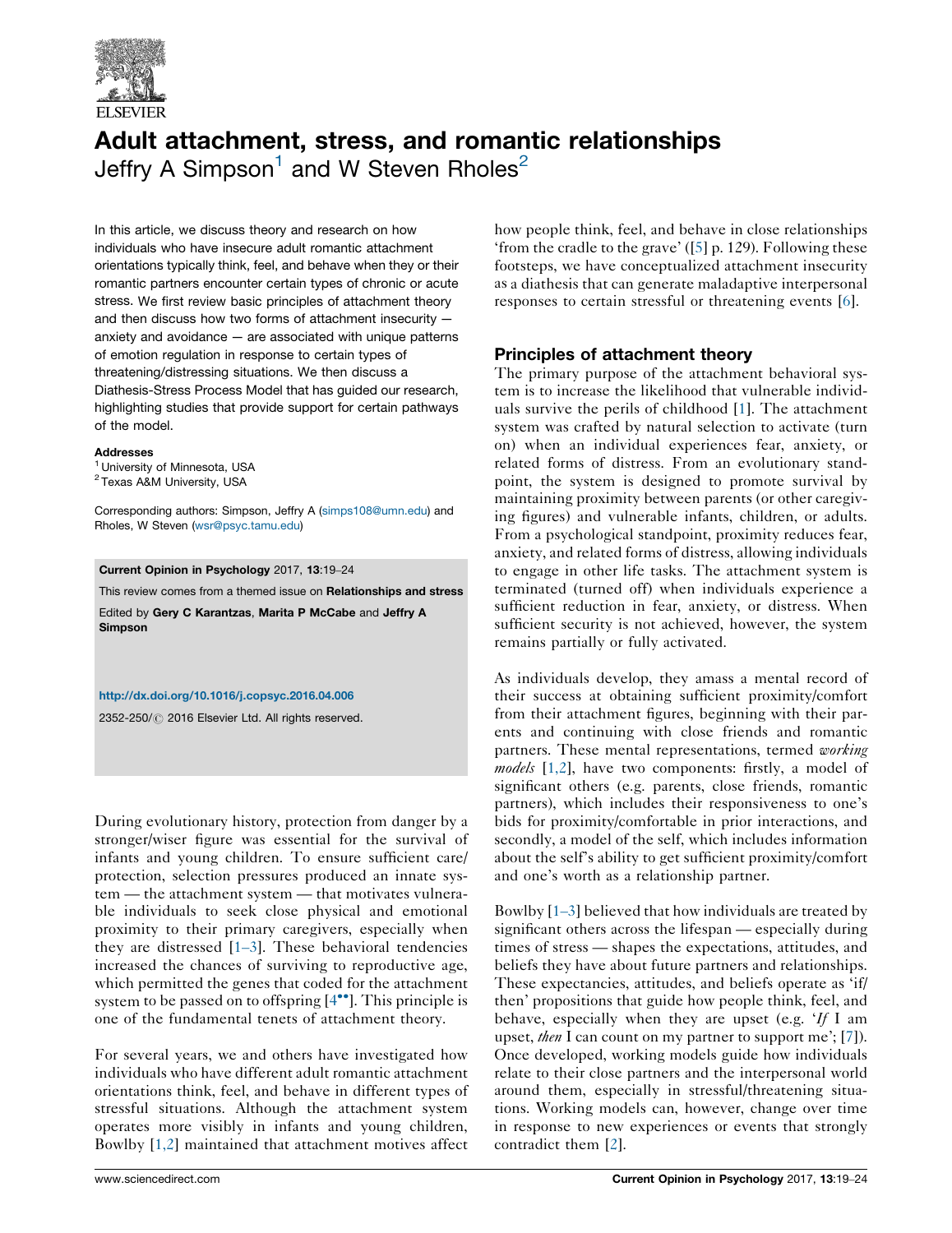<span id="page-1-0"></span>



The Attachment Diathesis-Stress Process Model [\[19](#page-4-0)<sup>\*</sup>] can be understood from a normative (species-typical) and an individual difference perspective. From a normative perspective, three types of negative events can activate the attachment system: (1) negative external events (e.g. dangerous or threatening situations), (2) negative relational events (e.g. relationship conflict, separation, abandonment), and (3) cognitive/emotional stressors (e.g. ruminating about negative events). These events elicit distress in virtually all people. Once aroused, distress triggers species-typical attachment motivations to seek proximity/support/reassurance from attachment figures (e.g. parents, close friends, romantic partners) in most people, even if they do not consciously feel or act on these motivations. These attachment motivations, in turn, instigate attachment behaviors that mitigate and regulate distress and perceptions of the partner and current situation. Perceptions of the partner/situation are also affected by how the partner behaves in the situation. However, the specific attachment behaviors that individuals display and the partner/relationship perceptions they have depend on their working models (see below). These enacted behaviors and perceptions then affect the personal and relational well-being that individuals feel, report, or display in the stressful situation. Attachment working models can impact all stages of the model, as depicted by the lines from attachment working models leading into each model stage. For example, working models can influence how distressed individuals feel (or acknowledge feeling) in response to certain types of negative/stressful events, and they govern the specific types of attachment motivations that are evoked when distress is experienced. Working models can also affect the types of attachment behaviors that individuals display once attachment motivations are triggered, how they perceive their partners in the situation, and how their partners behave. Each of these pathways can impact the quality of personal and relational well-being during or following the stressful event (e.g. relationship satisfaction, depression, relationship quality). From an individual difference perspective, the Attachment Diathesis-Stress Process Model suggests that individuals with different attachment orientations should respond very differently when they encounter certain types of distressing situations. When highly anxious individuals face stressful events, they should be keenly aware they are upset and should want immediate assistance from their partners. Given their conflicted working models, however, anxious individuals should be motivated to reduce distress by doing whatever it takes to increase proximity with their partners. This process should be exacerbated by their tendency to use emotion-focused/hyperactivating coping strategies [\[6,19](#page-4-0)\*\*], which direct their attention to the source of distress, lead them to ruminate over 'worse-case' outcomes, and divert their attention away from how to resolve the stressor, which is keeping their attachment systems activated. The attachment behaviors that highly anxious individuals exhibit, therefore, should involve intense and obsessive proximity/support/reassurance-seeking from their partners, which often may fail to reduce their distress. Because of their working models and use of emotion-focused coping styles, the partners of anxious individuals should tire of having to continually provide reassurance/support, which anxious individuals may perceive as rejection. They should also perceive their partner's intentions, motives, and actions in less benevolent terms during the stressful situation, underestimating the care/support that their partners have provided or are willing to provide. These negative perceptions, in turn, should generate less personal and relational well-being following stressful events. When dealing with stressful events, highly avoidant individuals may not be fully aware they are upset, and they should neither want nor seek help from their partners. In light of their negative, cynical working models, avoidant individuals should be motivated to reduce or contain any distress they feel by being self-reliant, which allows them to reestablish independence, autonomy, and personal control. This process should be facilitated by their use of avoidant/deactivating coping strategies [\[6,19](#page-4-0)\*], which defensively suppress conscious awareness of their distress and attachment needs and behaviors, at least in the short-run. Consequently, avoidant individuals should display attachment behaviors that permit some contact with their partners, but at a safe, emotionally comfortable distance and on terms dictated by them. Given both their negative working models and avoidant/deactivating coping tactics, the partners of avoidant individuals should offer them less reassurance/support, which avoidant individuals should prefer but still may interpret as rejection. Avoidant individuals should also perceive their partner's intentions, motives, and behaviors in the stressful situation in less benevolent ways, leading them to underestimate the care/support their partners have already given them or are willing to provide. These negative perceptions should, in turn, result in less personal and relational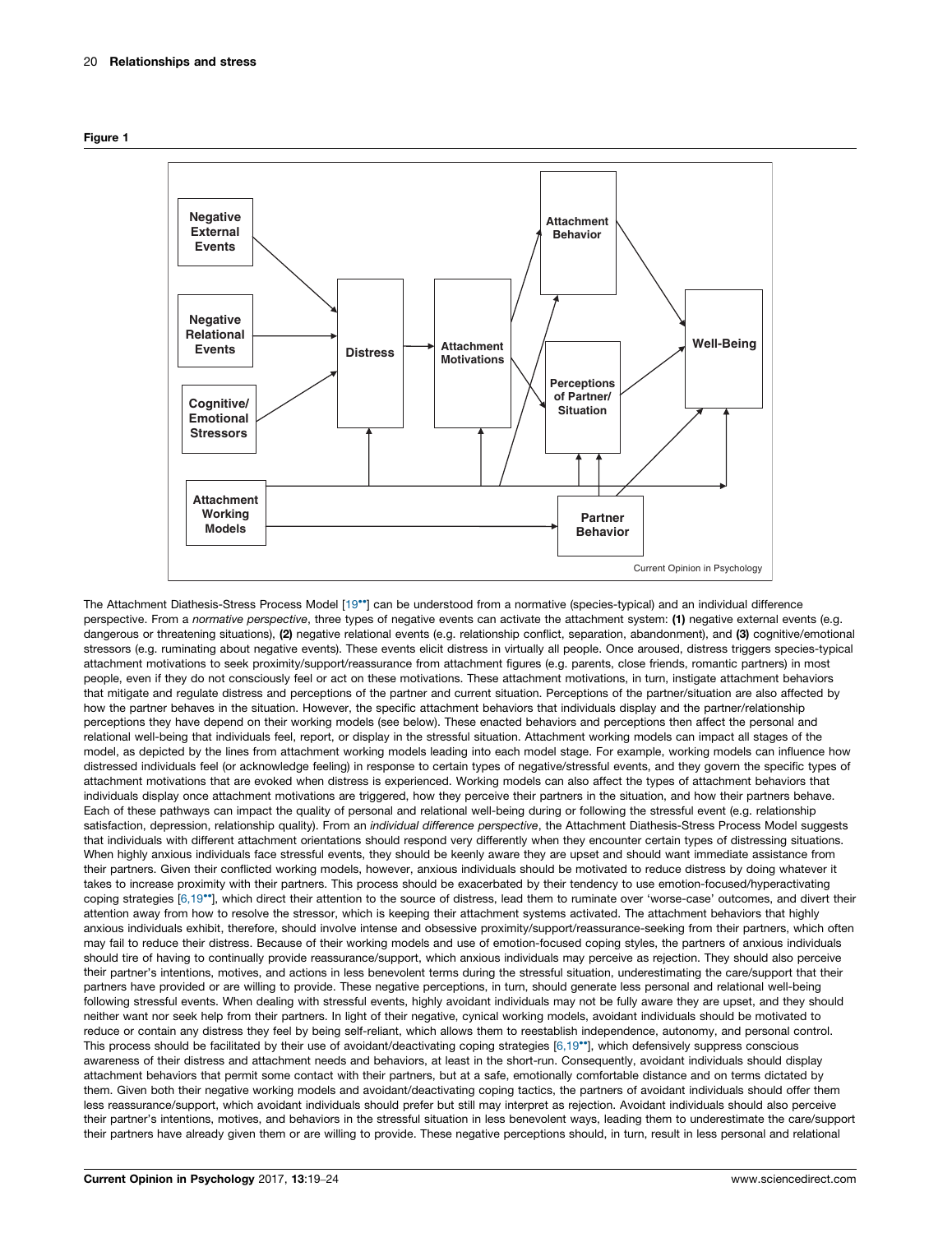## Adult attachment orientations

Two broad dimensions underlie adult romantic attach-ment orientations [8–[10](#page-4-0)]. The first, *avoidance*, reflects the degree to which individuals are comfortable with closeness and emotional intimacy in relationships. Highly avoidant people have negative views of romantic partners and usually positive, but sometimes brittle, self-views [\[11](#page-4-0)]. Avoidant people strive to create and maintain independence, control, and autonomy in their relationships [\[12](#page-4-0)] because they believe that seeking psychological/ emotional proximity to romantic partners is either not possible or undesirable. These beliefs motivate avoidant people to employ distancing/deactivating coping strategies [\[6](#page-4-0)] in which they defensively suppress negative thoughts and emotions to promote independence/autonomy. Persons who score low on avoidance (those who are more securely attached) are comfortable with intimacy and are willing to both depend on others and have others depend on them.

The second dimension, *anxiety*, assesses the degree to which individuals worry about being underappreciated or abandoned by their romantic partners. Highly anxious individuals are heavily invested in their relationships, and they yearn to get closer to their partners emotionally to feel more secure. Anxious individuals harbor negative self-views and guarded but hopeful views of their romantic partners [\[13,14\]](#page-4-0). These conflicted perceptions lead anxious individuals to question their worth, worry about losing their partners, and remain vigilant to signs their partners might be pulling away from them [\[15](#page-4-0)]. Thus, they are motivated to increase their deficient sense of felt security [\[12](#page-4-0)], which leads them to act in ways that sometimes smother or drive their partners away [\[16](#page-4-0)]. Because anxious persons do not know whether they can count on their partners, their working models amplify distress, making them feel even less secure. Accordingly, anxious people tend to use emotion-focused/hyperactivating coping strategies when distressed [\[6](#page-4-0)], which sustain or escalate their concerns/worries and often keeps their attachment systems chronically activated [[17\]](#page-4-0). This partially explains why anxious individuals typically have less satisfying, more poorly adjusted relationships [[18](#page-4-0)\*']. Persons who score low on anxiety (who are more securely attached) do not have these chronic worries and concerns. Although women score slightly higher on anxiety and

men score slightly higher on avoidance in some samples, these gender differences are small, and gender rarely interacts with either attachment anxiety or avoidance in predicting relationship outcomes [[18](#page-4-0)\*\*].

## The Attachment Diathesis-Stress Process Model and supporting research

Our research has been structured around the Attach-ment Diathesis-Stress Process Model [[19](#page-4-0)\*\*], shown and described in [Figure](#page-1-0) 1. According to the model, attachment insecurity is a diathesis capable of generating maladaptive responses to certain stressful/threatening events, depending on a person's attachment orientation. We have examined three general categories of stress: external, internal, and chronic. We now discuss some of the studies that have provided support for certain pathways of the model.

External stress. One line of research testing our diathesisstress model has investigated how external stress affects individuals with different attachment orientations in relationship contexts. When fear/anxiety is experimentally induced, for example, highly avoidant individuals who are more distressed seek less comfort/support from their romantic partners, and their highly avoidant partners (who are engaged in a different, non-stressful task) offer *less* comfort/support if their romantic partners appear more upset [[20,21](#page-4-0)]. Less avoidant people (who tend to be more secure) display the opposite patterns. Another study has shown that, when separating at airports, highly avoidant individuals seek less physical contact with their romantic partners and display more distancing/distraction behaviors than less avoidant people [[22\]](#page-4-0). Laboratory experiments have also shown that just thinking about the ultimate separation — death — is less likely to promote proximity-seeking in insecurely compared to securely attached people [\[23,24\]](#page-4-0).

Further studies have investigated other types of relationship-relevant threats. For example, when romantic partners view and rate highly attractive people as potential romantic partners with each other (together), highly anxious individuals 'get into the heads' of their partners and more accurately infer the relationship-threatening thoughts and feelings that their partners are actually having,which makesthem feel less close to their partners. Less

<sup>(</sup>Figure 1 Legend Continued) well-being following stressful events. Though not the focus of this article, when highly secure individuals (i.e. those who score lower on anxiety and/or avoidance) experience distressing situations/events, they should recognize they are upset and may need assistance from their attachment figures (partners), depending on the stressor and the skills they have to deal with it. Given their positive working models, secure individuals should be motivated to manage distress by drawing closer to their partners physically and emotionally to increase closeness and intimacy with them. This tendency should be facilitated by their use of problem-focused coping strategies [\[6,19](#page-4-0)<sup>\*</sup>], which allow them to resolve most problems constructively and well with appropriate assistance from their partners. The attachment behaviors that highly secure individuals should enact involve requesting or seeking proximity/comfort/support from their partners, which should help them dissipate distress so they can pursue other life tasks. Because of their positive working models and constructive, relationship-centered coping strategies, the partners of highly secure individuals should respond in more positive and constructive ways when highly secure individuals request comfort/ care/support from them (unless their partners are insecure). Highly secure individuals should also perceive their partner's intentions, motives, and actions in the situation as being more benevolent. These positive perceptions should lead to better personal and relational well-being following stressful events.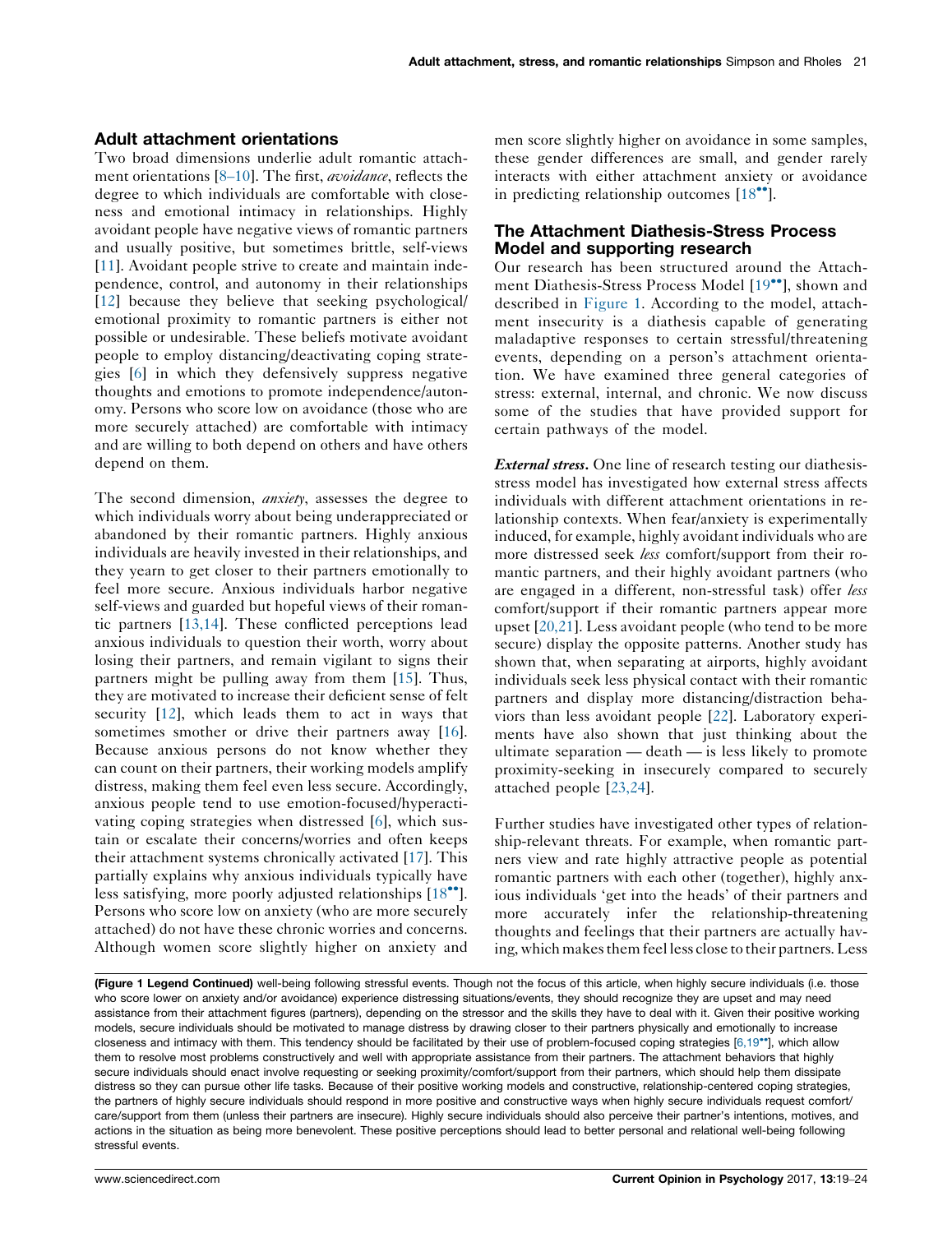anxious individuals (who tend to be more secure) show opposite patterns [\[25](#page-4-0)]. When asked to imagine being permanently separated from their partners, highly anxious individuals have particularly strong negative emotional reactions, whereas highly avoidant individuals do not [\[26,27](#page-4-0)]. And highly avoidant men report less emotional distress following romantic break-ups [\[28](#page-4-0)], perhaps because they can better suppress negative thoughts and feelings about separations/break-ups [\[29,30](#page-4-0)].

Internal stress. A second line of research testing our diathesis-stress model has examined internal stress, given that anxious working models may generate perceptions of heightened stress [\[19](#page-4-0)\*\*[,31](#page-4-0)]. When highly anxious individuals discuss major (but not minor) conflict topics that could destabilize their relationship, they report more distress, display more dysfunctional behaviors, and view their partners and relationships more negatively. Less anxious people show the reverse patterns [[32,33](#page-5-0)]. Importantly, however, these effects are substantially diminished when the partners of highly anxious people report being more committed to the relationship [\[34](#page-5-0)].

When discussing major versus minor jealousy or intimacy issues, highly avoidant individuals are less empathically accurate (i.e. they do not accurately infer what their partners are thinking or feeling during these discussions), whereas highly anxious individuals have significantly higher empathic accuracy (i.e. really wanting to know what their partners are thinking/feeling), but only when they are distressed and are discussing a major threat/ problem [[35](#page-5-0)]. And at time-points when they are most distressed during difficult conversations, less anxious (more secure) individuals are more calmed when their partners give them emotional support, whereas highly avoidant individuals are more calmed by instrumental support [[36,37](#page-5-0)]. Avoidant people, therefore, benefit from support that does not impinge on their independence and autonomy.

In sum, when highly anxious people encounter internal stressors, they perceive their partners and relationships more negatively and behave in more dysfunctional, relationship-damaging ways. Highly avoidant individuals, in contrast, disengage behaviorally, emotionally, and/or cognitively when exposed to internal stressors. Higher partner commitment, however, appears to buffer highly anxious and highly avoidant people from acting on their negative working models. More secure individuals, by comparison, think, feel, and behave in more constructive ways, especially when acute, relationship-based stress is high [[19](#page-4-0)<sup>••</sup>[,38](#page-4-0)<sup>•</sup>]. These tendencies may allow secure people maintain higher levels of personal and relational wellbeing  $[18$ <sup>\*</sup>].

Chronic life stress. Additional studies have investigated chronic stress — especially the transition to parenthood

[\[39](#page-5-0)]. Having a baby is a joyful but chronically stressful experience, making it ideal to test stress-diathesis processes, particularly if attachment insecurity makes individuals more vulnerable to personal and interpersonal problems [\[40](#page-5-0)]. Indeed, highly anxious women enter the transition to parenthood perceiving lower levels of spousal support, which predicts sharper declines in marital satisfaction [[41,42\]](#page-5-0) and increases in depressive symptoms [\[43,44\]](#page-5-0) across the transition. Their husbands show parallel effects, including declines in both marital satisfaction and support-provision over time. Highly avoidant individuals — especially men — who believe their newborn is interfering with their personal or work lives [\[41](#page-5-0)] or who perceive they are doing too much childcare [\[45](#page-5-0)°] also report steep declines in marital satisfaction. Less avoidant individuals (who tend to be more secure) report much smaller postnatal changes in satisfaction and depressive symptoms.

In sum, specific situations/events during the transition to parenthood tend to activate or exacerbate the cardinal concerns of highly anxious and highly avoidant people abandonment/loss for anxious persons, and lack of autonomy/independence for avoidant persons — which in turn have negative effects on their marital satisfaction and depressive symptoms over time.

# **Conclusions**

The reviewed research provides support for several of the pathways in the Attachment Diathesis-Stress Process Model. It does so by confirming that the vulnerabilities of highly avoidant and highly anxious individuals emerge primarily when they encounter specific types of stressful circumstances/events that activate their working models. Highly avoidant people are not always unsupportive, withdrawn, or uncooperative in their romantic relationships; instead, the defining attributes of avoidance are elicited by certain types of stressful situations, such as feeling pressure to give or receive support, to become more emotionally intimate, and/or to share deep personal emotions. Likewise, highly anxious people are not always clingy, demanding, or prone to engaging in dysfunctional conflict resolution tactics; rather, the prototypic features of anxiety are evoked by certain types of stressful situations, especially those that threaten the stability or quality of their current relationships.

Highly avoidant and highly anxious individuals, however, are less inclined to think, feel, and behave in line with their insecure working models when they are more dependent on their partners/relationships [[46\]](#page-5-0) or are involved with more committed partners [\[34](#page-5-0)]. Moreover, when they have stressful interactions with their partners, these individuals are less likely to react in 'insecure' ways when their romantic partners buffer (emotionally and behaviorally regulate) their attachment-related concerns, which helps insecure partners experience less negative affect and behave more constructively  $[47^{\circ}, 48^{\circ}]$  $[47^{\circ}, 48^{\circ}]$  $[47^{\circ}, 48^{\circ}]$ . To be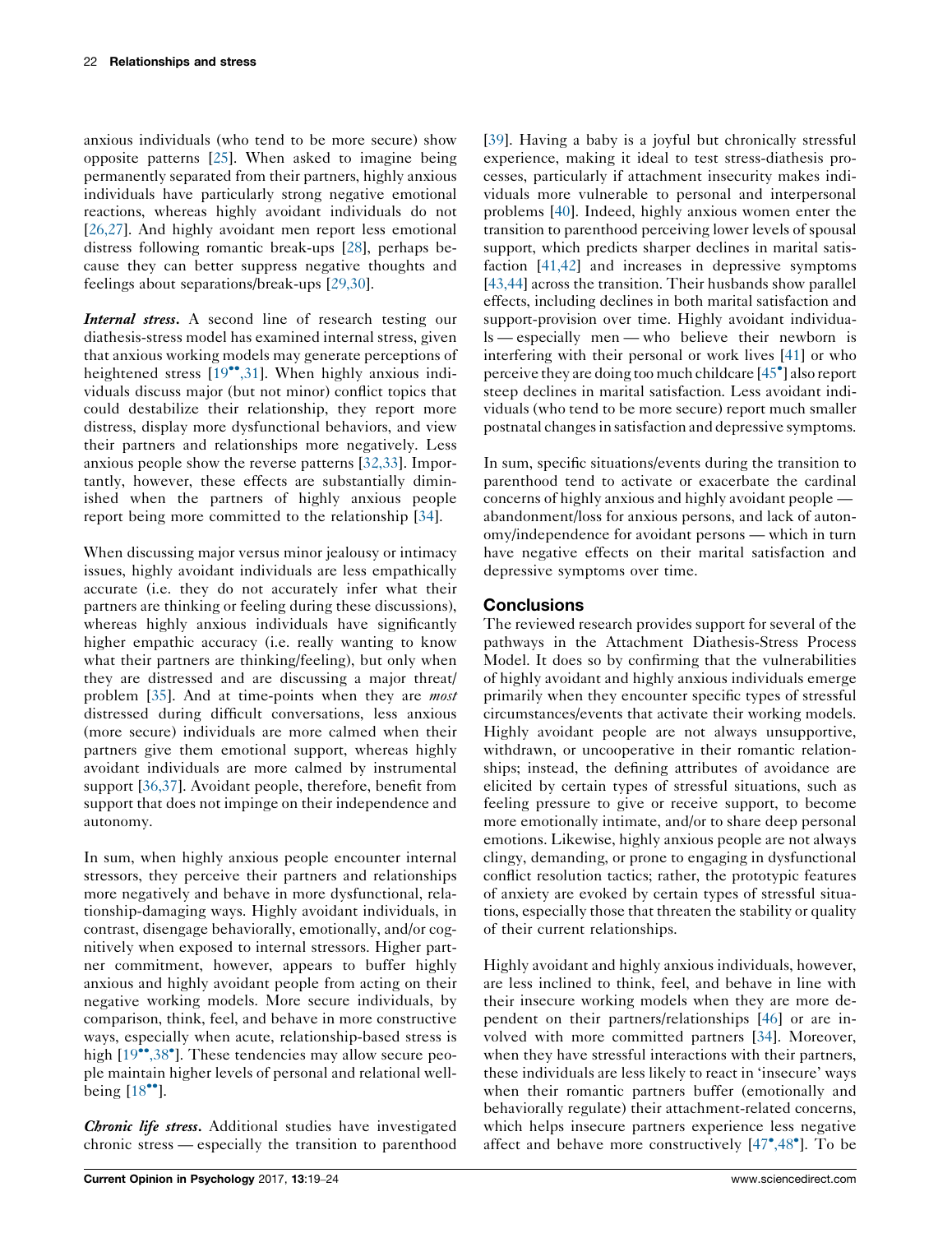<span id="page-4-0"></span>successfully, however, these partner buffering attempts must be carefully tailored to meet the specific attachment-relevant needs, concerns, and worries of highly avoidant and highly anxious partners. Future research should explore the potential therapeutic implications of different forms of partner buffering in established relationships.

## Conflict of interest statement

Nothing declared.

## Acknowledgements

Some of the research reported in this article was support by National Institute of Mental Health grant R01-MH49599 to Jeffry A. Simpson and W. Steven Rholes.

#### References and recommended reading

Papers of particular interest, published within the period of review, have been highlighted as:

- of special interest
- •• of outstanding interest
- 1. Bowlby J: Attachment and Loss: Vol. 1. [Attachment](http://refhub.elsevier.com/S2352-250X(16)30030-6/sbref0245). New York: Basic [Books;](http://refhub.elsevier.com/S2352-250X(16)30030-6/sbref0245) 1969.
- 2. Bowlby J: [Attachment](http://refhub.elsevier.com/S2352-250X(16)30030-6/sbref0250) and Loss: Vol. 2. Separation: Anxiety and Anger. New York: Basic [Books;](http://refhub.elsevier.com/S2352-250X(16)30030-6/sbref0250) 1973.
- 3. Bowlby J: [Attachment](http://refhub.elsevier.com/S2352-250X(16)30030-6/sbref0255) and Loss: Vol. 3. Loss. New York: Basic [Books;](http://refhub.elsevier.com/S2352-250X(16)30030-6/sbref0255) 1980.
- 4.
- $\bullet$  $\bullet$ Simpson JA, Belsky J: **[Attachment](http://refhub.elsevier.com/S2352-250X(16)30030-6/sbref0260) theory within a modern**<br>**[evolutionary](http://refhub.elsevier.com/S2352-250X(16)30030-6/sbref0260) framework**. In *The Handbook of Attachment:* Theory, Research, and Clinical [Applications,](http://refhub.elsevier.com/S2352-250X(16)30030-6/sbref0260) 3rd ed.. Edited by Cassidy J, Shaver [PR.New](http://refhub.elsevier.com/S2352-250X(16)30030-6/sbref0260) York: Guilford Press; 2016.

A comprehensive theoretical and empirical review of the reproductionrelevant evolutionary functions that might be served by different attachment orientations in adulthood, particularly in the contexts of risk-taking, mating, and parenting.

- 5. Bowlby J: The Making and Breaking of [Affectional](http://refhub.elsevier.com/S2352-250X(16)30030-6/sbref0265) Bonds. London: [Tavistock;](http://refhub.elsevier.com/S2352-250X(16)30030-6/sbref0265) 1979.
- 6. Mikulincer M, Shaver PR: The [attachment](http://refhub.elsevier.com/S2352-250X(16)30030-6/sbref0270) behavioral system in adulthood: activation, [psychodynamics,](http://refhub.elsevier.com/S2352-250X(16)30030-6/sbref0270) and interpersonal processes. In Advances in [Experimental](http://refhub.elsevier.com/S2352-250X(16)30030-6/sbref0270) Social Psychology, vol. 35. [Edited](http://refhub.elsevier.com/S2352-250X(16)30030-6/sbref0270) by Zanna M. New York: Academic Press; 2003:53-152.
- 7. Collins NL, [Guichard](http://refhub.elsevier.com/S2352-250X(16)30030-6/sbref0275) AC, Ford MB, Feeney BC: Working models of attachment: New [developments](http://refhub.elsevier.com/S2352-250X(16)30030-6/sbref0275) and emerging themes. In Adult Attachment: Theory, Research, and Clinical [Implications.](http://refhub.elsevier.com/S2352-250X(16)30030-6/sbref0275) Edited by Rholes WS, [Simpson](http://refhub.elsevier.com/S2352-250X(16)30030-6/sbref0275) JA. New York: Guilford; 2004: [196-239](http://refhub.elsevier.com/S2352-250X(16)30030-6/sbref0275).
- 8. Brennan K, Clark C, Shaver PR: Self-report [measurement](http://refhub.elsevier.com/S2352-250X(16)30030-6/sbref0280) of adult [attachment:](http://refhub.elsevier.com/S2352-250X(16)30030-6/sbref0280) an integrative overview. In Attachment Theory and Close [Relationships.](http://refhub.elsevier.com/S2352-250X(16)30030-6/sbref0280) Edited by Simpson JA, Rholes WS. New York: [Guilford](http://refhub.elsevier.com/S2352-250X(16)30030-6/sbref0280) Press; 1998:[46-76.](http://refhub.elsevier.com/S2352-250X(16)30030-6/sbref0280)
- 9. Fraley RC, Waller NG, Brennan KA: An item response theory analysis of self-report measures of adult attachment. J Pers Soc Psychol 2000, 78:350-365 [http://dx.doi.org/10.1037/0022-](http://dx.doi.org/10.1037/0022-3514.78.2.350) [3514.78.2.350](http://dx.doi.org/10.1037/0022-3514.78.2.350).
- 10. Griffin D, Bartholomew K: Models of the self and other: fundamental dimensions underlying measures of adult attachment. J Pers Soc Psychol 1994, 67:430-445 [http://](http://dx.doi.org/10.1037/0022-3514.67.3.430) [dx.doi.org/10.1037/0022-3514.67.3.430](http://dx.doi.org/10.1037/0022-3514.67.3.430).
- 11. [Bartholomew](http://refhub.elsevier.com/S2352-250X(16)30030-6/sbref0295) K: Avoidance of intimacy: an attachment [perspective](http://refhub.elsevier.com/S2352-250X(16)30030-6/sbref0295). J Soc Pers Relationsh 1990, 7:147-178.
- 12. Mikulincer M: Attachment working models and the sense of trust: an exploration of interaction goals and affect regulation. **J Pers Soc Psychol 1998, 74:1209-122**4 [http://dx.doi.org/10.1037/](http://dx.doi.org/10.1037/0022-3514.74.5.1209)<br>[0022-3514.74.5.1209.](http://dx.doi.org/10.1037/0022-3514.74.5.1209)
- 13. Collins NL: Working models of attachment: implications for explanation, emotion, and behavior. J Pers Soc Psychol 1996, 71:810-832 <http://dx.doi.org/10.1037/0022-3514.71.4.810>.
- 14. Hazan C, Shaver PR: Romantic love conceptualized as an attachment process. J Pers Soc Psychol 1987, 52:511-524 [http://](http://dx.doi.org/10.1037/0022-3514.52.3.511) [dx.doi.org/10.1037/0022-3514.52.3.511](http://dx.doi.org/10.1037/0022-3514.52.3.511).
- 15. Cassidy J. Berlin LJ: The [insecure/ambivalent](http://refhub.elsevier.com/S2352-250X(16)30030-6/sbref0315) pattern of [attachment:](http://refhub.elsevier.com/S2352-250X(16)30030-6/sbref0315) theory and research. Child Dev 1994, 65:971-981.
- 16. Shaver PR, Schachner DA, Mikulincer M: Attachment style, excessive reassurance seeking, relationship processes, and<br>depression. Pers Soc Psychol Bull 2005, 31:343-359 [http://](http://dx.doi.org/10.1177/0146167204271709) [dx.doi.org/10.1177/0146167204271709.](http://dx.doi.org/10.1177/0146167204271709)
- 17. Collins NL, Ford MB, Guichard AC, Allard L: Working models of attachment and attribution processes in intimate relationships. Pers Soc Psychol Bull 2006, 32:201-219 [http://](http://dx.doi.org/10.1177/0146167205280907) [dx.doi.org/10.1177/0146167205280907.](http://dx.doi.org/10.1177/0146167205280907)

#### 18. Feeney JA: Adult romantic attachment: [developments](http://refhub.elsevier.com/S2352-250X(16)30030-6/sbref0330) in the

-study of couple [relationships](http://refhub.elsevier.com/S2352-250X(16)30030-6/sbref0330). In The Handbook of Attachment: Theory, Research, and Clinical [Applications,](http://refhub.elsevier.com/S2352-250X(16)30030-6/sbref0330) 3rd ed.. Edited by Cassidy J, Shaver [PR.New](http://refhub.elsevier.com/S2352-250X(16)30030-6/sbref0330) York: Guilford Press; 2016.

A comprehensive theoretical and empirical overview of how adult attachment orientations are systematically associated with the way in which individuals think, feel, and behave in romantic relationships.

- 19. Simpson JA, Rholes WS: Adult attachment orientations, stress,
- -and romantic relationships. In Advances in Experimental Social Psychology, vol. 45. Edited by Devine PG, Plant A, Olson J, Zanna M. 2012:279-328 [http://dx.doi.org/10.1016/B978-0-12-394286-](http://dx.doi.org/10.1016/B978-0-12-394286-9.00006-8) [9.00006-8.](http://dx.doi.org/10.1016/B978-0-12-394286-9.00006-8)

A detailed description of the Attachment Diathesis-Stress Process Model and review of studies that provide support for different pathways in the model.

- 20. Simpson JA, Rholes WS, Nelligan JS: Support-seeking and support-giving within couples in an anxiety-provoking situation: the role of attachment styles. J Pers Soc Psychol 1992, 62:434-446 <http://dx.doi.org/10.1037/0022-3514.62.3.434>.
- 21. Simpson JS, Rholes WS, Oriña MM, Grich J: Working models of attachment, support giving, and support seeking in a stressful situation. Pers Soc Psychol Bull 2002, 28:598-608 [http://](http://dx.doi.org/10.1177/0146167202288004) [dx.doi.org/10.1177/0146167202288004.](http://dx.doi.org/10.1177/0146167202288004)
- 22. Fraley RC, Shaver PR: Airport separations: a naturalistic study of adult attachment dynamics in separating couples. J Pers Soc Psychol 1998, 75:1198-1212 [http://dx.doi.org/10.1037/0022-](http://dx.doi.org/10.1037/0022-3514.75.5.1198) [3514.75.5.1198](http://dx.doi.org/10.1037/0022-3514.75.5.1198).
- 23. Mikulincer M, Florian V: Exploring individual differences in reactions to mortality salience: does attachment style regulation terror management mechanisms? J Pers Soc Psychol 2000, 79:260-273 [http://dx.doi.org/10.1037//0022-](http://dx.doi.org/10.1037//0022-3514.79.2.260) [3514.79.2.260](http://dx.doi.org/10.1037//0022-3514.79.2.260).
- 24. Taubman Ben-Ari O, Findler L, [Mikulincer](http://refhub.elsevier.com/S2352-250X(16)30030-6/sbref0360) M: The effect of mortality salience on [relationship](http://refhub.elsevier.com/S2352-250X(16)30030-6/sbref0360) strivings and beliefs: the moderating role of [attachment](http://refhub.elsevier.com/S2352-250X(16)30030-6/sbref0360) style. Br J Soc Psychol 2002, 41[:419-441.](http://refhub.elsevier.com/S2352-250X(16)30030-6/sbref0360)
- 25. Simpson JA, Ickes W, Grich J: When accuracy hurts: reactions of anxiously-attached dating partners to a relationship-threatening situation. J Pers Soc Psychol 1999, 76:754-769 [http://dx.doi.org/10.1037/0022-3514.76.5.754.](http://dx.doi.org/10.1037/0022-3514.76.5.754)
- 26. Mayseless O, Danieli R, Sharabany R: Adults' attachment patterns: coping with separations. J Youth Adolesc 1996, 25:667-690 [http://dx.doi.org/10.1007/BF01537360.](http://dx.doi.org/10.1007/BF01537360)
- 27. Scharf M: A "natural experiment" in childrearing ecologies and adolescents' attachment and separation [representations](http://refhub.elsevier.com/S2352-250X(16)30030-6/sbref0375). Child Dev 2001, 72[:236-251.](http://refhub.elsevier.com/S2352-250X(16)30030-6/sbref0375)
- 28. Simpson JA: Influence of attachment styles on romantic relationships. J Pers Soc Psychol 1990, 59:971-980 [http://](http://dx.doi.org/10.1037/0022-3514.59.5.971) [dx.doi.org/10.1037/0022-3514.59.5.971](http://dx.doi.org/10.1037/0022-3514.59.5.971).
- 29. Fraley RC, Garner JP, Shaver PR: Adult attachment and the defensive regulation of attention and memory: the role of preemptive and postemptive processes. J Pers Soc Psychol 2000, 79:816-826 <http://dx.doi.org/10.1037/0022-3514.79.5.816>.